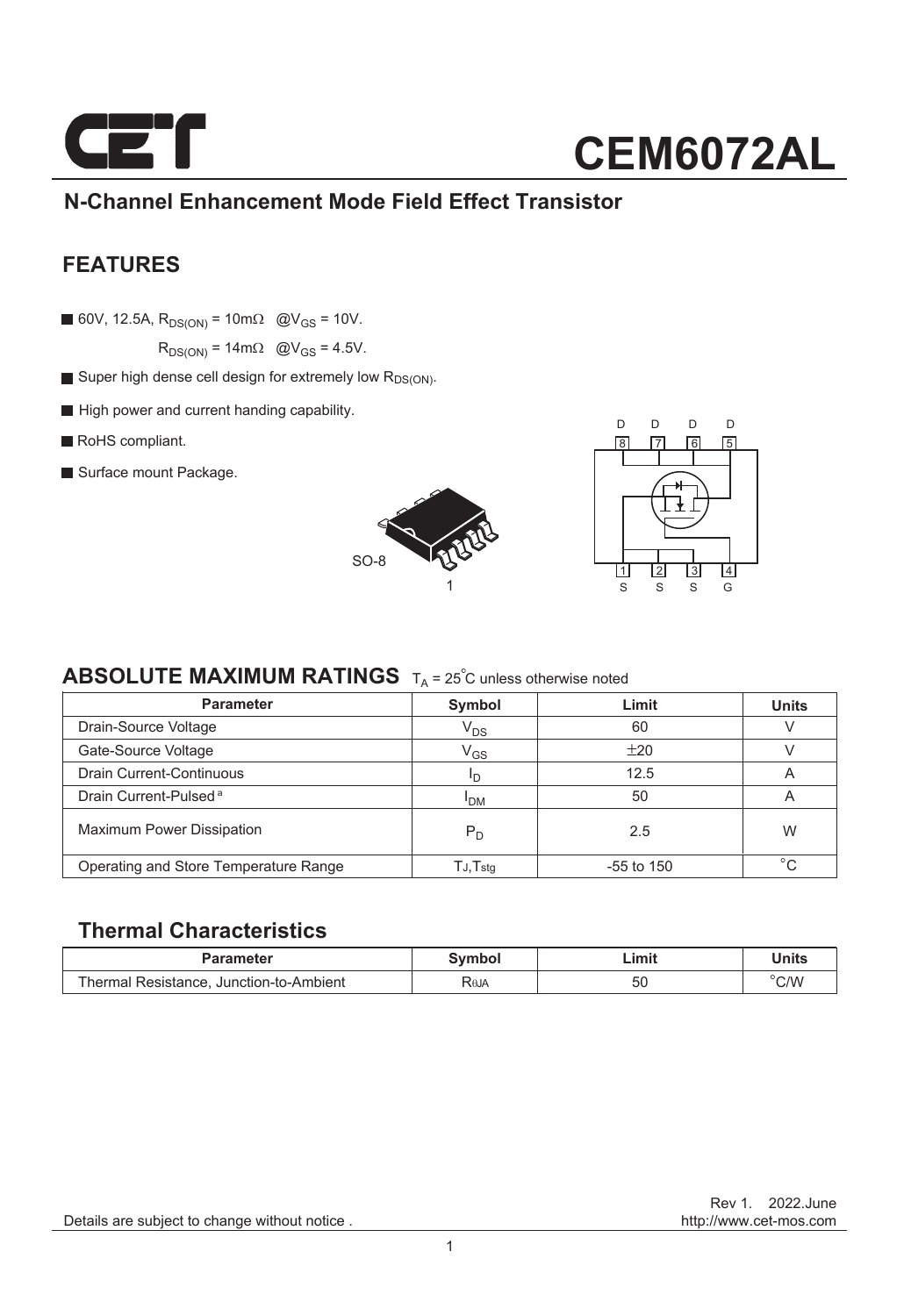

### **Electrical Characteristics**  $T_A = 25^\circ$ C unless otherwise noted

| <b>Parameter</b>                                       | Symbol                                  | <b>Test Condition</b>                                                        | Min | Typ            | <b>Max</b>     | <b>Units</b> |  |  |  |  |
|--------------------------------------------------------|-----------------------------------------|------------------------------------------------------------------------------|-----|----------------|----------------|--------------|--|--|--|--|
| <b>Off Characteristics</b>                             |                                         |                                                                              |     |                |                |              |  |  |  |  |
| Drain-Source Breakdown Voltage                         | <b>BV<sub>DSS</sub></b>                 | $V_{GS} = 0V$ , $I_D = 250 \mu A$                                            | 60  |                |                | $\vee$       |  |  |  |  |
| Zero Gate Voltage Drain Current                        | $I_{DSS}$                               | $V_{DS}$ = 60V, $V_{GS}$ = 0V                                                |     |                | 1              | μA           |  |  |  |  |
| Gate Body Leakage Current, Forward                     | $I_{GSSF}$                              | $V_{GS}$ = 20V, $V_{DS}$ = 0V                                                |     |                | 100            | nA           |  |  |  |  |
| Gate Body Leakage Current, Reverse                     | <b>IGSSR</b>                            | $V_{GS}$ = -20V, $V_{DS}$ = 0V                                               |     |                | $-100$         | nA           |  |  |  |  |
| On Characteristics <sup>b</sup>                        |                                         |                                                                              |     |                |                |              |  |  |  |  |
| Gate Threshold Voltage                                 | $V_{GS(th)}$                            | $V_{GS} = V_{DS}$ , $I_D = 250 \mu A$                                        | 1.2 |                | 2.5            | $\vee$       |  |  |  |  |
| <b>Static Drain-Source</b>                             | $R_{DS(on)}$                            | $V$ GS = 10V, ID = 4A                                                        |     | 8.4            | 10             | $m\Omega$    |  |  |  |  |
| On-Resistance                                          |                                         | $V$ GS = 4.5V, ID = 3A                                                       |     | 10.3           | 14             | $m\Omega$    |  |  |  |  |
| Dynamic Characteristics <sup>c</sup>                   |                                         |                                                                              |     |                |                |              |  |  |  |  |
| Input Capacitance                                      | $C_{i \underline{s} \underline{s}}$     |                                                                              |     | 865            |                | pF           |  |  |  |  |
| <b>Output Capacitance</b>                              | $\mathsf{C}_{\mathsf{oss}}$             | $V_{DS}$ = 25V, $V_{GS}$ = 0V,<br>$f = 1.0$ MHz                              |     | 315            |                | pF           |  |  |  |  |
| Reverse Transfer Capacitance                           | $\mathsf{C}_{\underline{\mathsf{rss}}}$ |                                                                              |     | 5              |                | pF           |  |  |  |  |
| <b>Switching Characteristics c</b>                     |                                         |                                                                              |     |                |                |              |  |  |  |  |
| Turn-On Delay Time                                     | $t_{d(0n)}$                             |                                                                              |     | 15             |                | ns           |  |  |  |  |
| Turn-On Rise Time                                      | t,                                      | $V_{DD}$ = 30V, $I_D$ = 1A,<br>$V_{GS}$ = 10V, R <sub>GEN</sub> = 6 $\Omega$ |     | $\overline{4}$ |                | ns           |  |  |  |  |
| Turn-Off Delay Time                                    | $t_{d(\text{off})}$                     |                                                                              |     | 37             |                | ns           |  |  |  |  |
| <b>Turn-Off Fall Time</b>                              | $t_f$                                   |                                                                              |     | 18             |                | ns           |  |  |  |  |
| <b>Total Gate Charge</b>                               | $\mathsf{Q}_{\mathsf{q}}$               |                                                                              |     | 8.3            |                | nC           |  |  |  |  |
| Gate-Source Charge                                     | $Q_{gs}$                                | $V_{DS}$ = 48V, $I_D$ = 10A,<br>$V_{GS} = 4.5V$                              |     | 2.3            |                | nC           |  |  |  |  |
| Gate-Drain Charge                                      | $\mathsf{Q}_{\mathsf{gd}}$              |                                                                              |     | 3.8            |                | nC           |  |  |  |  |
| Drain-Source Diode Characteristics and Maximun Ratings |                                         |                                                                              |     |                |                |              |  |  |  |  |
| Drain-Source Diode Forward Current                     | $I_{\rm S}$                             |                                                                              |     |                | $\overline{2}$ | A            |  |  |  |  |
| Drain-Source Diode Forward Voltage b                   | $V_{S\underline{\mathsf{D}}}$           | $V_{GS} = 0V$ , $I_S = 1A$                                                   |     |                | 1.2            | V            |  |  |  |  |

**Notes :**<br>a.Repetitive Rating : Pulse width limited by maximum junction temperature.<br>b.Pulse Test : Pulse Width ≤ 300µs, Duty Cycle ≤ 2%.<br>c.Guaranteed by design, not subject to production testing.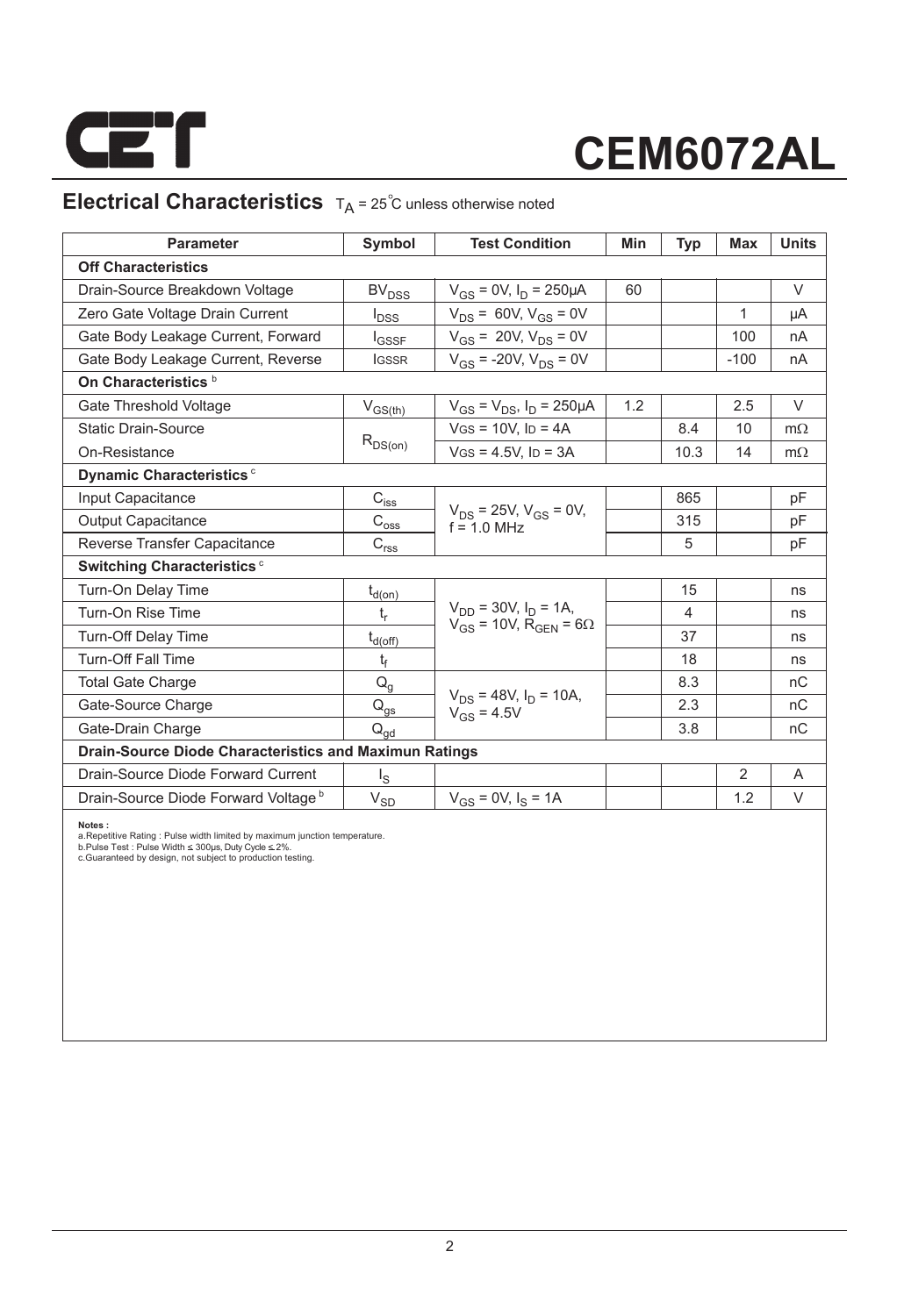



#### **Figure 1. Output Characteristics**



**Figure 3. Capacitance**



**Figure 5. Gate Threshold Variation with Temperature**

# **CEM6072AL**



VGS, Gate-to-Source Voltage (V)

**Figure 2. Transfer Characteristics**



**Figure 4. On-Resistance Variation with Temperature**



**Figure 6. Body Diode Forward Voltage Variation with Source Current**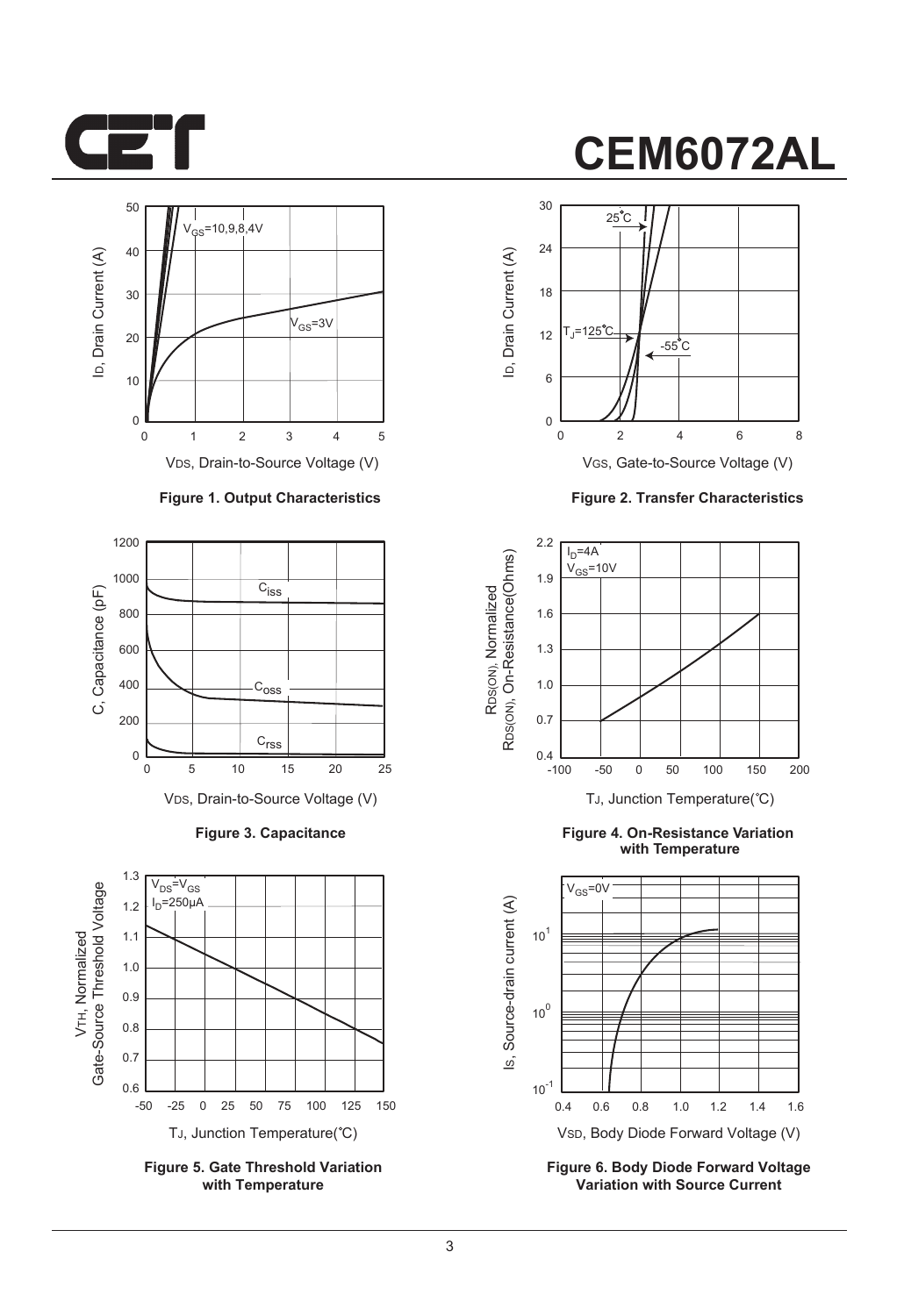



**Figure 7. Gate Charge**



**Figure 9. Breakdown Voltage Variation VS Temperature**





**Figure 8. Maximum Safe Operating Area**



**Figure 10. Switching Test Circuit Figure 11. Switching Waveforms**